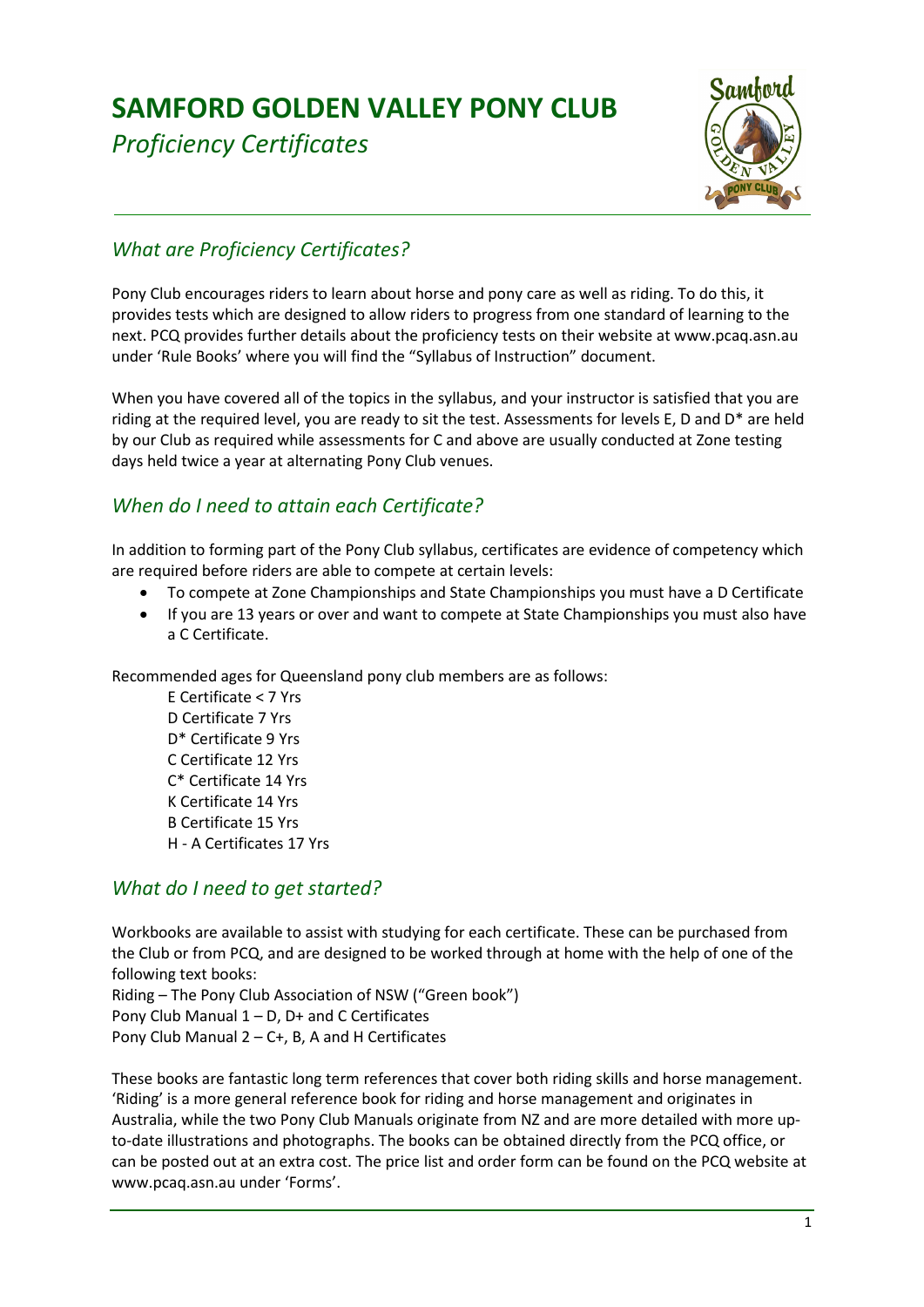### *Proficiency Certificates*

#### E, D and D Star Certificates

These certificates cover basic skills in riding, horse care and basic knowledge, and are intended to help the riders gain confidence in riding, handling and caring for their horse or pony, and to encourage them to learn and improve. Here is a brief summary of the requirements:

#### **E Certificate**

To sit for E level, there is no age requirement. E level assessment includes:

> Mounting and dismounting Starting, guiding and stopping the pony Take part in a simple mounted games and rider exercises Handling and horse care as per list in level E workbook.

#### **D Certificate**

To sit for D level, you must be 7 yrs or over. D level assessment includes: Mounting and dismounting Using reins in one or two hands Halt, walk, trot and canter without being led, in an enclosed area Road safety rules and hand signals for riding on the road Rider exercises Riding in a mounted game Handling and horse care as per list in level D workbook.

#### **D Star Certificate**

D\* certificate encourages more rider control and development of a more secure seat, including small jumps. The certificate is optional (not a prerequisite for subsequent certificates).

To sit for D\* level, you must hold D Certificate (or be taking D certificate in conjunction with D\*) and be 9 yrs or over. D\* level assessment includes:

 Mounting and dismounting from both sides Walk, trot and canter in an open area Upward and downward transitions Trot and canter at varying speeds Trot on a loose rein Riding over trot poles Jumping to 45cm Knowledge of road rules Handling and horse care as per list in level D\* book.

#### **C Certificate**

To sit for C level, you must hold D Certificate and be 12yrs or over. C Level assessment includes:

 Rein Drill Footfalls Alter stirrups and girth whilst mounted Know correct diagonals and canter leads Jump fences ranging in height from 50 cm to 65 cm including a spread Bandaging for training and travel Health and Horsemanship as per list in Level C workbook